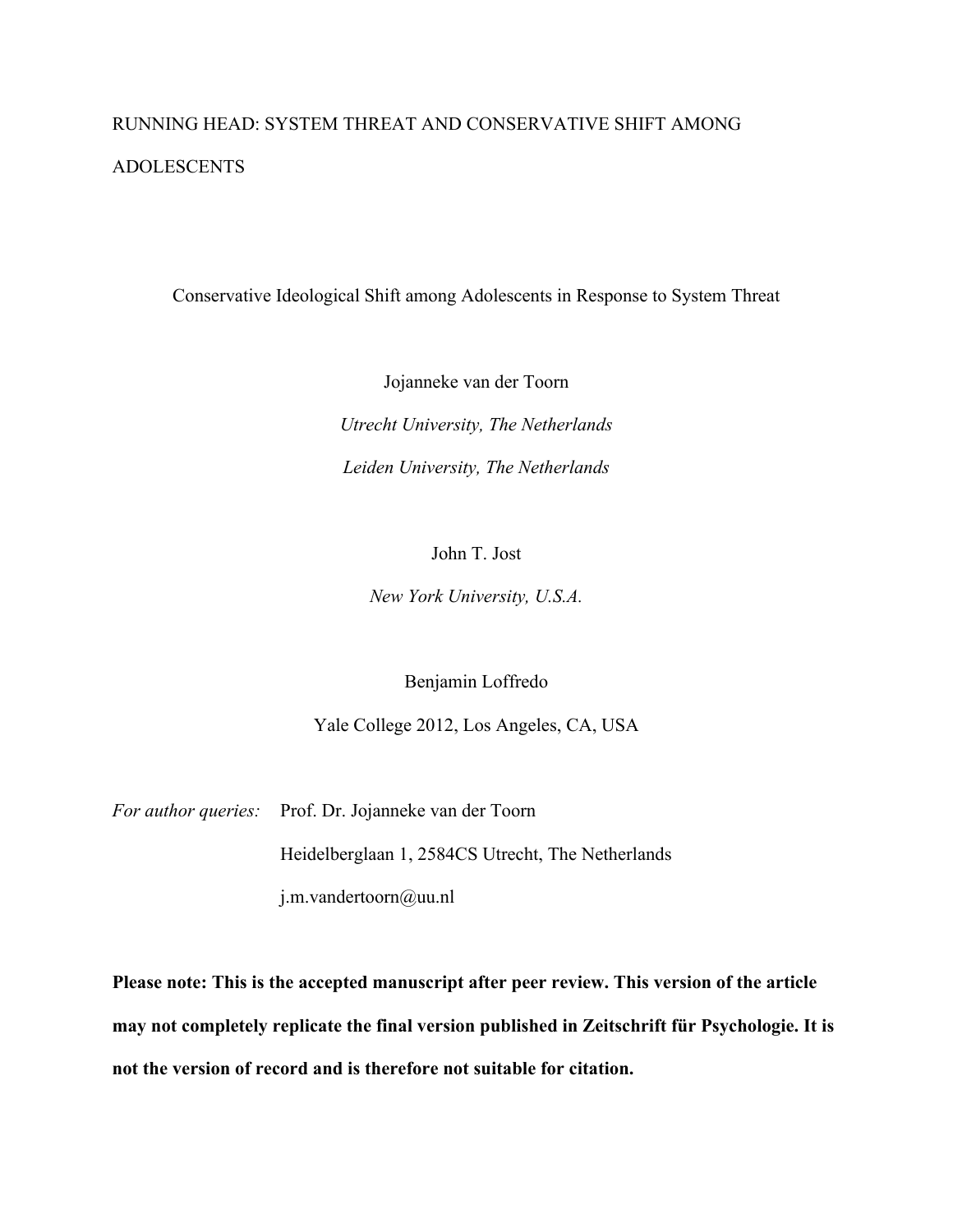#### **Abstract**

We examined conservative ideological shift among adolescents by assessing the effect of different types of threat on the self-reported political orientation of 183 New York City high school students and investigated the mediating role of system justification. Participants read one of three newspaper passages: (1) a system-related passage that described flaws in the American social, economic, and political system; (2) a self-related passage that described the deleterious health effects of cellphone use; or (3) a control passage that described house plant cultivation. Participants then completed measures of system justification and political orientation. As hypothesized, a threat to the system (but not the self) increased self-reported conservatism indirectly through its effect on system justification. This suggests that when the overarching social system is threatened, adolescents may be drawn to conservative ideology and that this is attributable, at least in part, to a heightened desire to defend and bolster the societal status quo.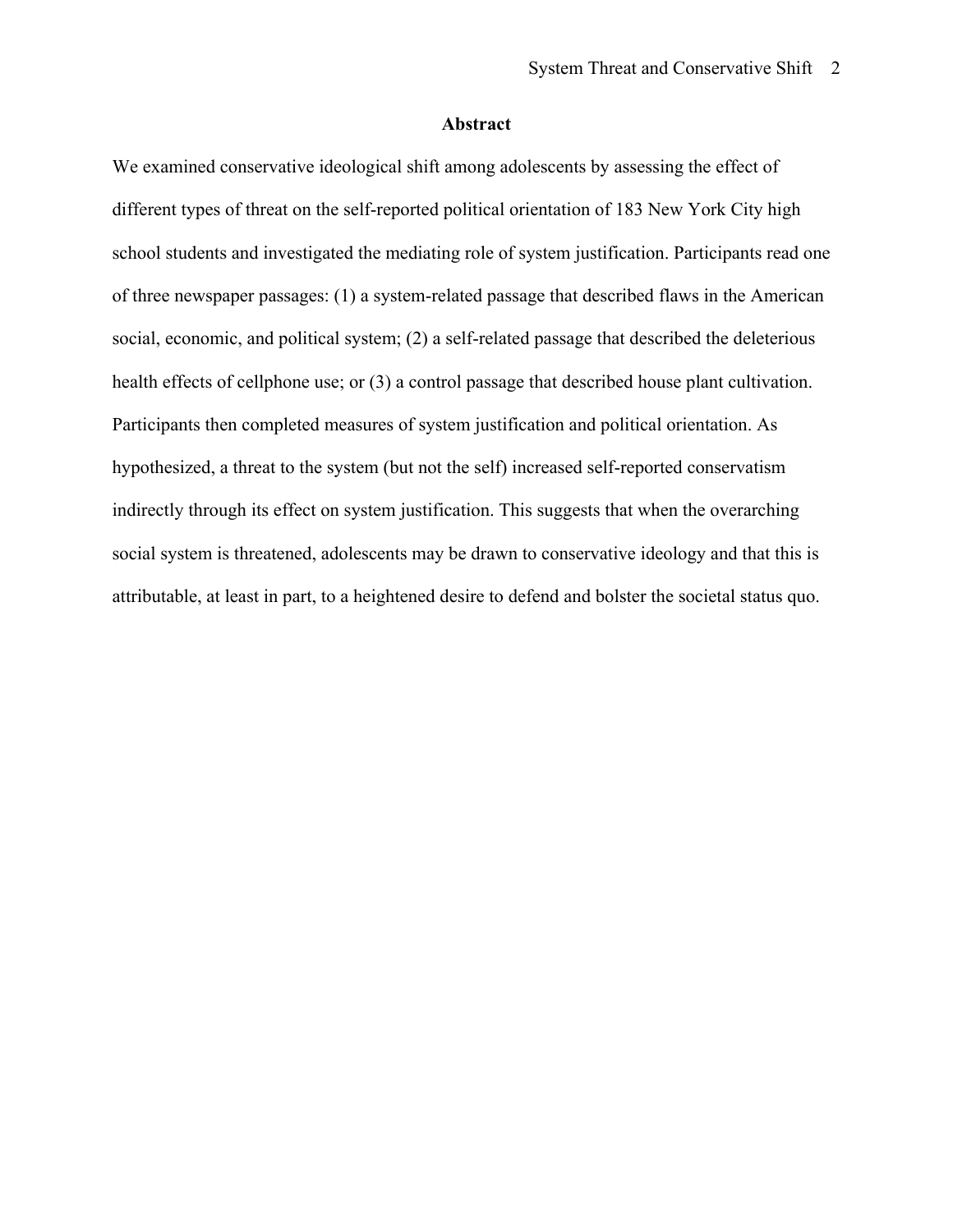#### **Conservative Ideological Shift among Adolescents in Response to System Threat**

Research on the structure and functions of political ideology suggests that a range of dispositional and situational factors can lead people to express more politically liberal or conservative preferences (Jost, Glaser, Kruglanski, & Sulloway, 2003). People who possess stronger needs for order, structure, and certainty and who perceive the world as more dangerous tend to be more conservative. On the other hand, people who are especially open to new experiences tend to be more liberal. Contextual influences on political ideology have also been observed. In the aftermath of September 11, 2001, for example, heightened perceptions of uncertainty and threat appear to have increased the appeal of conservative ideas (Bonanno  $\&$ Jost, 2006; Nail & McGregor, 2009; Schüller, 2015). Laboratory experiments provide direct support for conservative shift following exposure to threat (Nail, McGregor, Drinkwater, Steele, & Thompson, 2009; Thórisdóttir & Jost, 2011). At the same time, specific psychological mechanisms that are responsible for the effects of threat on political attitudes have not been adequately identified. The study of political attitudes in youth groups represents a rapidly expanding area of scholarship, but it is still the case that children and adolescents are much less studied than adult populations. In the current article, we aim to fill these gaps in the literature by (1) investigating whether conservative shift resulting from system-level threats is due to increased system justification motivation, (2) distinguishing empirically between threats directed at the system and threats directed at the self, and (3) examining political orientation in adolescents.

#### **Conservative Shift**

Following an exhaustive meta-analytic review of the correlates of political orientation, Jost and colleagues (2003) concluded that greater sensitivity to uncertainty and threat is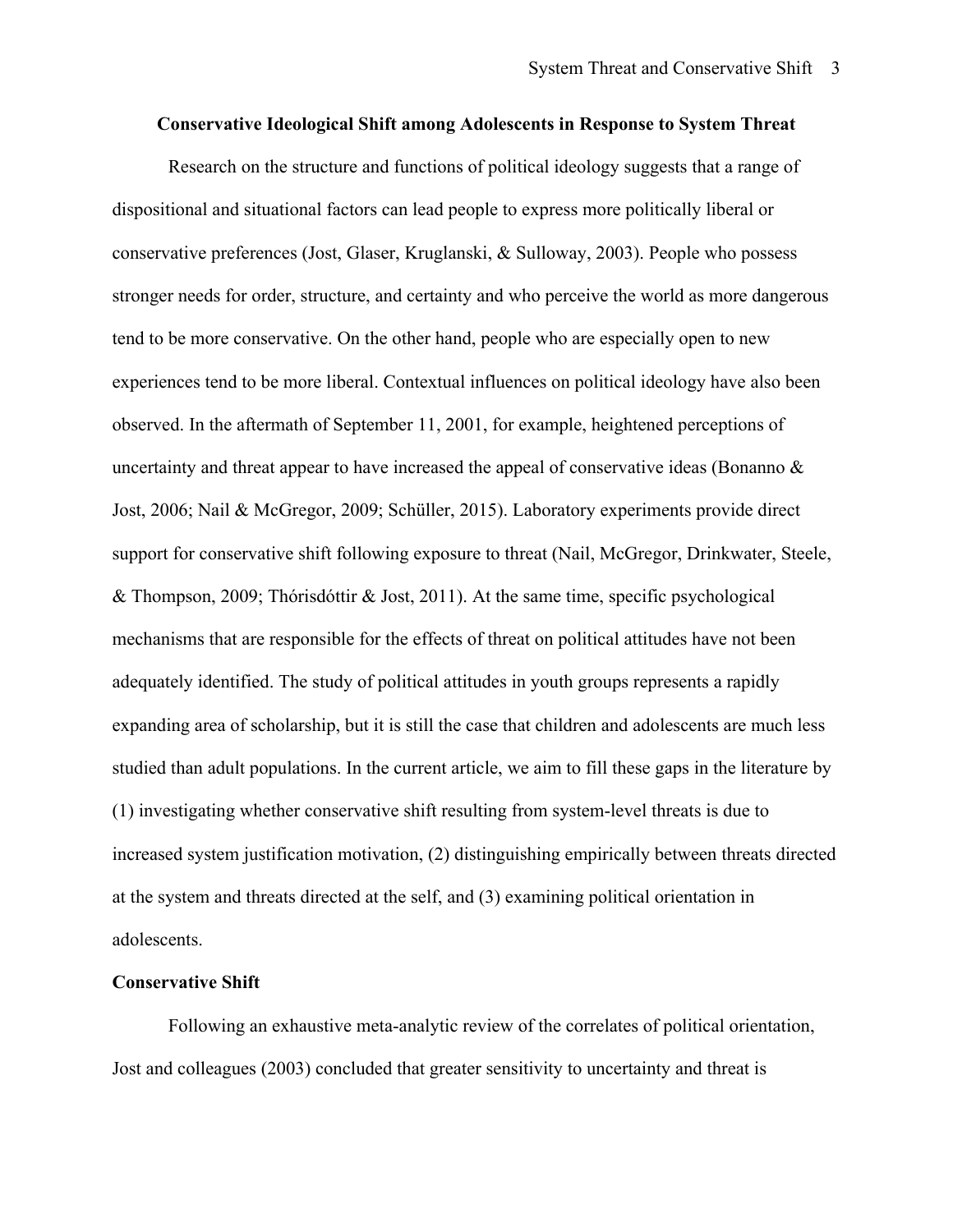associated with conservative (vs. liberal) preferences. Since then, a great number of studies have suggested that epistemic and existential motives play a role in conservative shift (Jost, 2017). Bonanno and Jost (2006), for example, found that high-exposure survivors of the September 11, 2001 terrorist attacks in New York City were much more likely to report that they had become more conservative (vs. more liberal) in the 18 months following the attacks. Echebarria-Echabe and Fernandez-Guede (2006) observed a similar pattern in response to the March 11, 2004 terrorist attacks in Madrid—both among people who were directly impacted by the threat (those living in the city) and those living further away. Thus, increased conservatism in response to system-level threats extends to "mere observers" (Nail & McGregor, 2009).

Several studies point to an especially marked effect of system threat on hawkish foreign policy attitudes. Nail and McGregor (2009), for example, concluded that although 9/11 impacted general political attitudes (i.e., more negative evaluations of socialized medicine and more positive evaluations of conservatives), it most strongly affected evaluations of President George W. Bush and support for increased military spending. Experimental research by Lambert and colleagues (2010) demonstrated that the effects of terrorism reminders on U.S. participants' support for the president were restricted to those aspects having to do with his role as Commander-in-Chief of the military. These findings may not be too surprising given the nature of terrorist attacks, but they might be taken to indicate that conservative shift in the face of external threat is a purely strategic response—rather than one that is motivated, at least in part, by psychological defenses. That is, conservative shift with respect to military or foreign policy issues might simply reflect a rational tendency to respond aggressively in the face of a very real threat. Although we would not deny that the desire to avoid future harm plays some role in the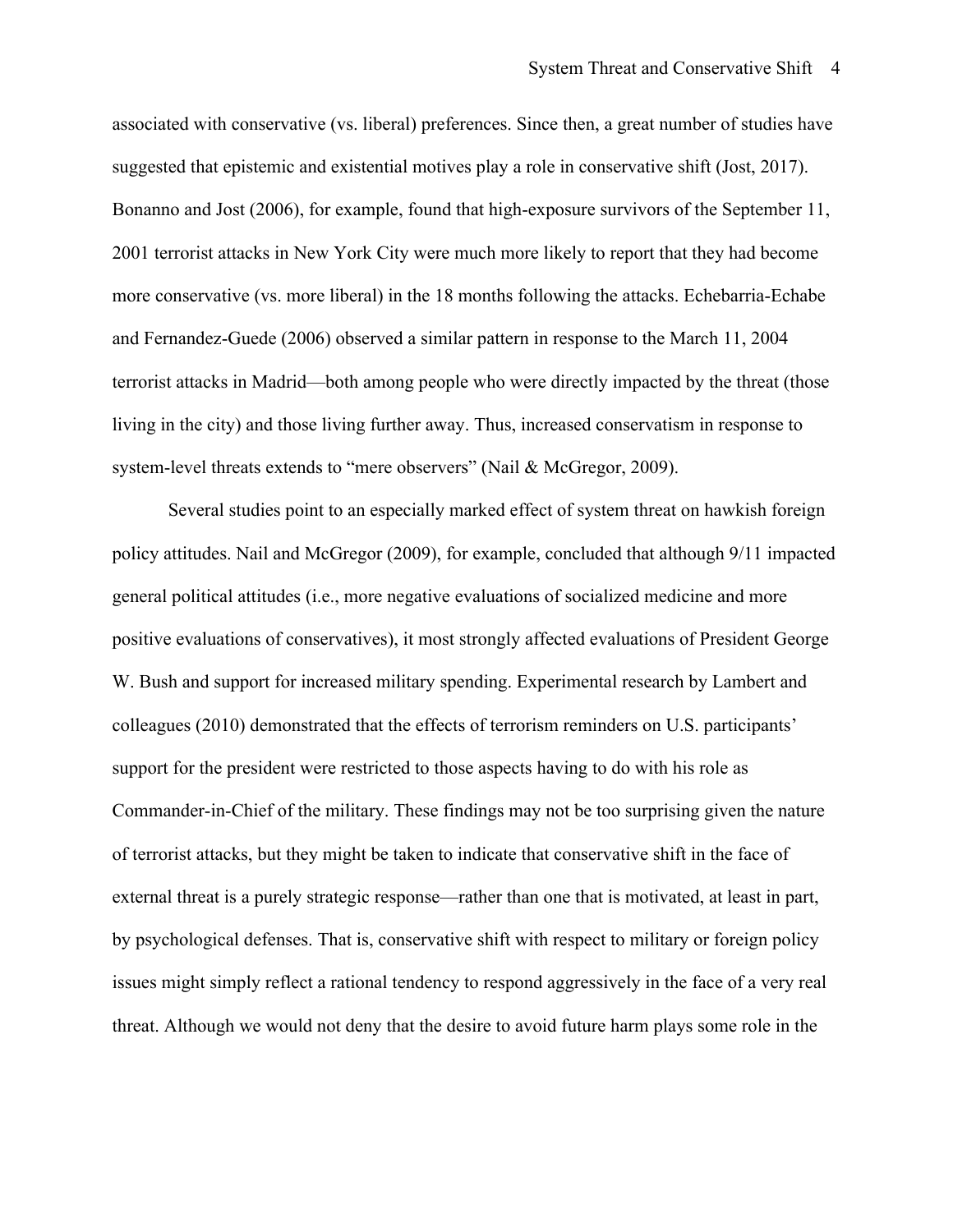public's response to terrorism, we submit that conservative shift following exposure to systemlevel threats is explained, at least in part, by increased motivation to justify the social system.

#### **The Mediating Role of System Justification**

According to system justification theory, individuals are motivated to perceive existing social, economic, and political arrangements to be relatively fair, legitimate, and justifiable even when doing so may come at the expense of personal and group interests and esteem (Jost & Van der Toorn, 2012). System justification motivation is associated with politically conservative leanings and with implicit as well as explicit preferences for order, stability, tradition, and conformity over chaos, flexibility, progress, and rebelliousness (Jost, Nosek, & Gosling, 2008).

Contextual variability in system justification motivation has also been observed. Exposure to criticisms of the social system (i.e., threats to the legitimacy or stability of the status quo) stimulates increased efforts to defend and bolster existing social arrangements (Liviatan  $\&$ Jost, 2014). A conceptual integration of studies involving system threat, political orientation, and system justification suggests a prominent role for system justification when it comes to the precipitation of "conservative shift," but this role has not been examined directly.

#### **Self-Related vs. System-Related Threats**

We investigate the hypothesis that threats to the system lead to increased conservatism because they activate a psychological process of motivated system defense. However, it is possible that threats to the system are experienced as ego threats and that conservative shift reflects an attempt to defend the self-concept in some way. Along these lines, terror management theory posits that ideological extremity and other defensive responses are instigated by threats to self-esteem and reminders of one's mortality (see Pyszczynski, Greenberg, & Solomon, 1997). For instance, Landau and colleagues (2004) demonstrated that heightened concerns about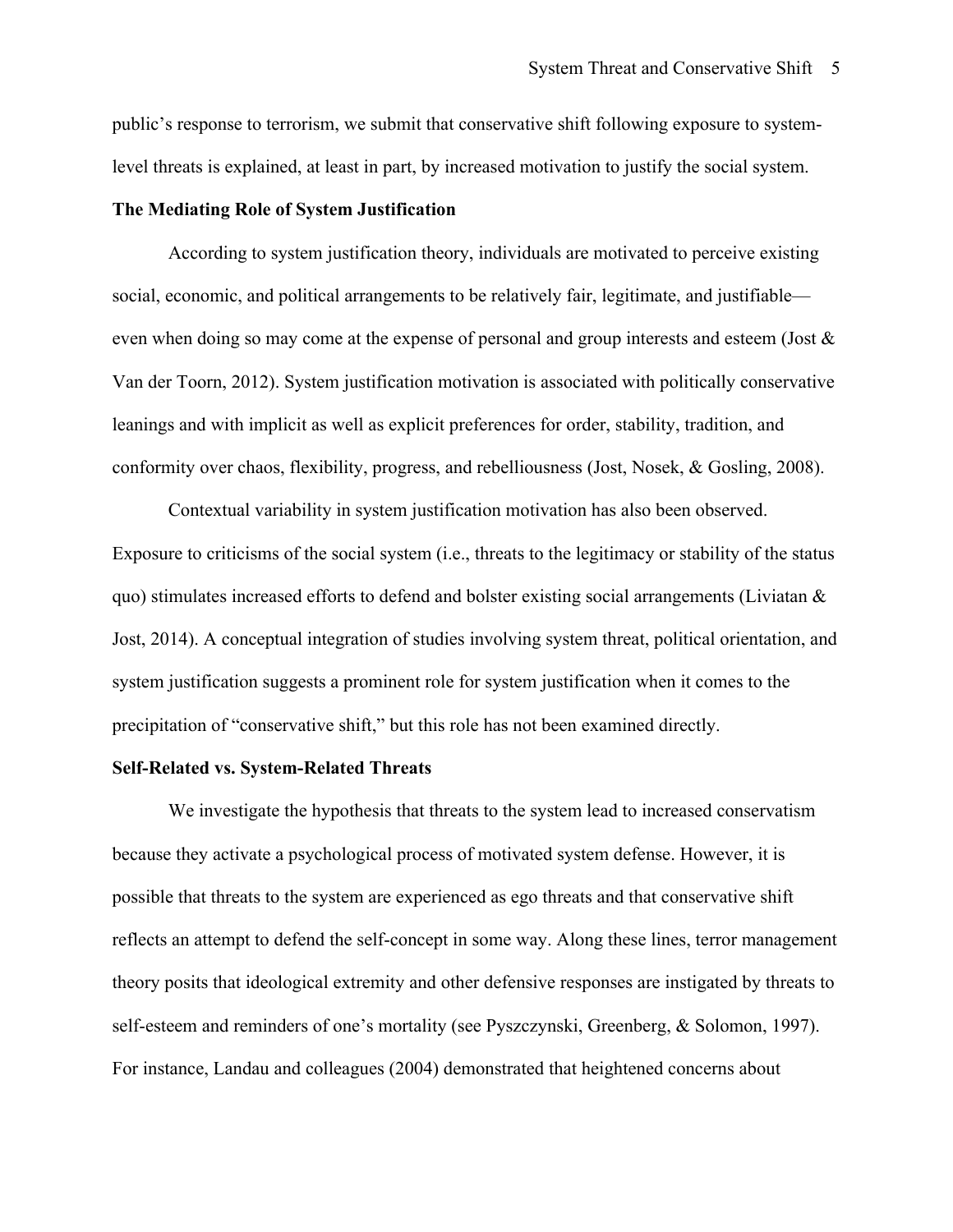mortality increased U.S. citizens' support for President George W. Bush and his counterterrorism policies (see also Jost, Stern, Rule, & Sterling, 2017, for a comprehensive review of research in this area).

We propose that conservative shift in response to system threat has as much or more to do with the implications of threat for the legitimacy and stability of the system than the selfconcept. Some indirect support for this idea is provided by Kay, Jost, and Young (2005), who demonstrated that exposure to system criticism (vs. system affirmation) threatened the perceived legitimacy of the system without affecting either individual or collective self-esteem. In the research reported here, we explored whether a self-related threat (i.e., a threatening message concerning one's health) would affect social and political attitudes in the same manner as a system-related threat. This provides a more stringent test of the discriminant role of system threat in affecting conservative shift through increased system justification motivation.

#### **System Justification and Political Attitudes in Adolescents**

Few studies have examined system justification processes in children and adolescents, but there is some reason to believe that young people, like adults, will respond defensively to threats directed at the system. Henry and Saul (2006) observed status differences in system justification among Bolivian children (aged 10-15), such that children from lower status groups legitimized the Bolivian government more than children from higher status groups. Baron and Banaji (2009), too, noted system-justifying tendencies (such as outgroup favoritism) on tests of implicit attitudes in children aged 5 and younger. These results closely parallel those observed in adults in a wide variety of contexts (Jost, Banaji, & Nosek, 2004; Van der Toorn, Feinberg, et al., 2015). By investigating conservative shift in adolescents, we not only contribute to a growing body of research on system justification in younger age groups but also provide a unique test of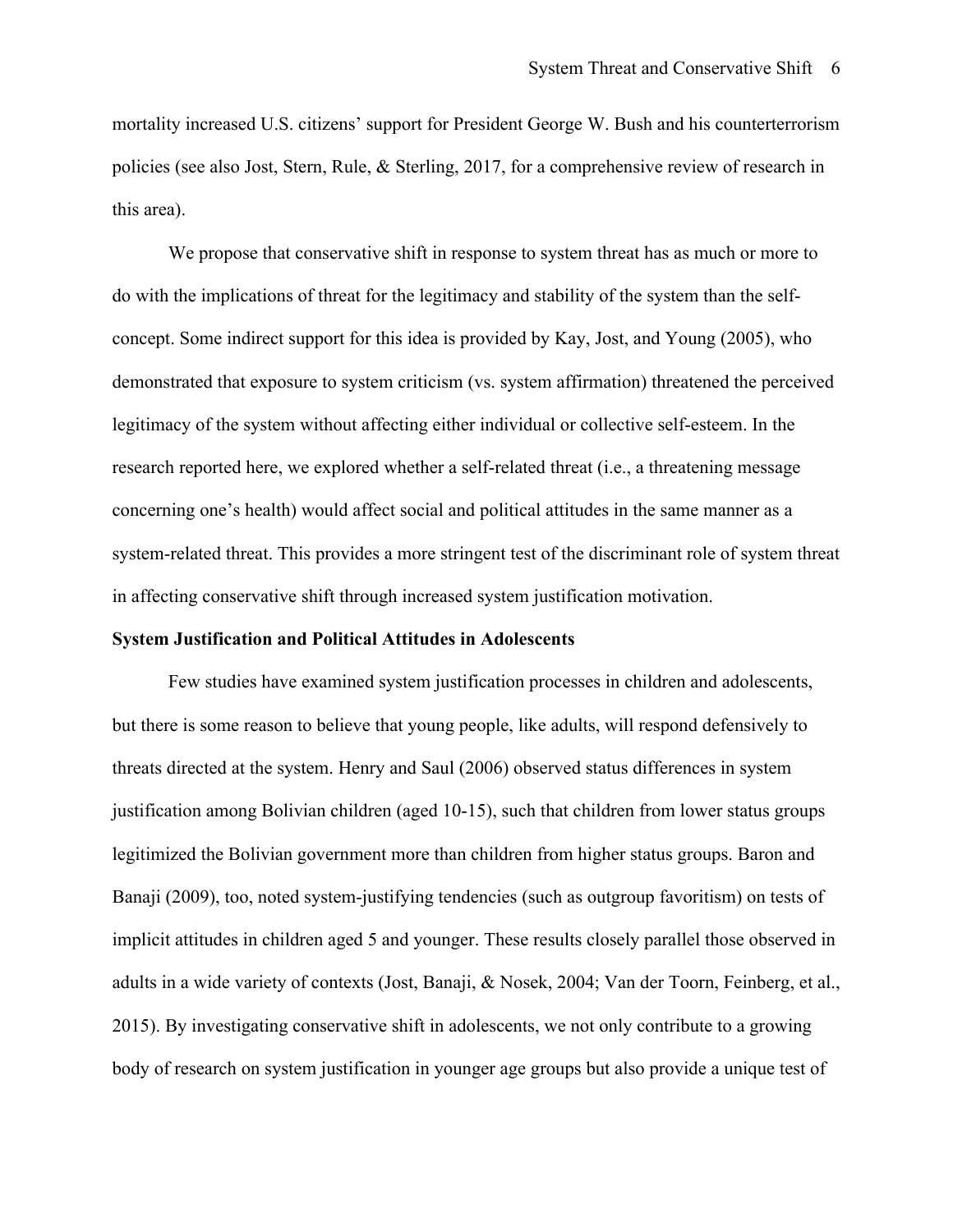the effects of system-related threats in this demographic group. The results of such investigations, in turn, may inform theory and research concerning the developmental roots of political attitudes and behaviors.

#### **Method**

#### **Participants and Design**

Two hundred and three  $9<sup>th</sup>-12<sup>th</sup>$  grade students attending a private high school in the Bronx, New York, participated in this study as part of a classroom exercise (53.6% female; mean age  $= 15.96$  years old,  $SD = 1.19$ ). Twenty participants were excluded for failing to follow instructions, leaving a final sample of 183 participants (54.7% female; mean age=15.98 years old, *SD*=1.19). Students were randomly assigned to one of three conditions in which they were exposed to: (1) an American system threat; (2) a personal health threat; or (3) a "no threat" control condition.

#### **Procedure**

The study was conducted in multiple classrooms on the same day. Participants were asked to read one of three passages, which were described as excerpts from longer pieces of journalism; these paragraphs manipulated a sense of threat. Participants were instructed to read the passage as many times as they deemed necessary, because they would be asked questions about it later. Next, participants were asked to complete a word-unscramble exercise, which served as a filler task. They then completed a general system justification scale as well as a scale assessing self-reported political conservatism.<sup>1</sup>

#### **Measures**

**Threat manipulation.** The system threat passage described flaws in the American social, economic, and political system (see Kay et al., 2005). Participants read, for example, that many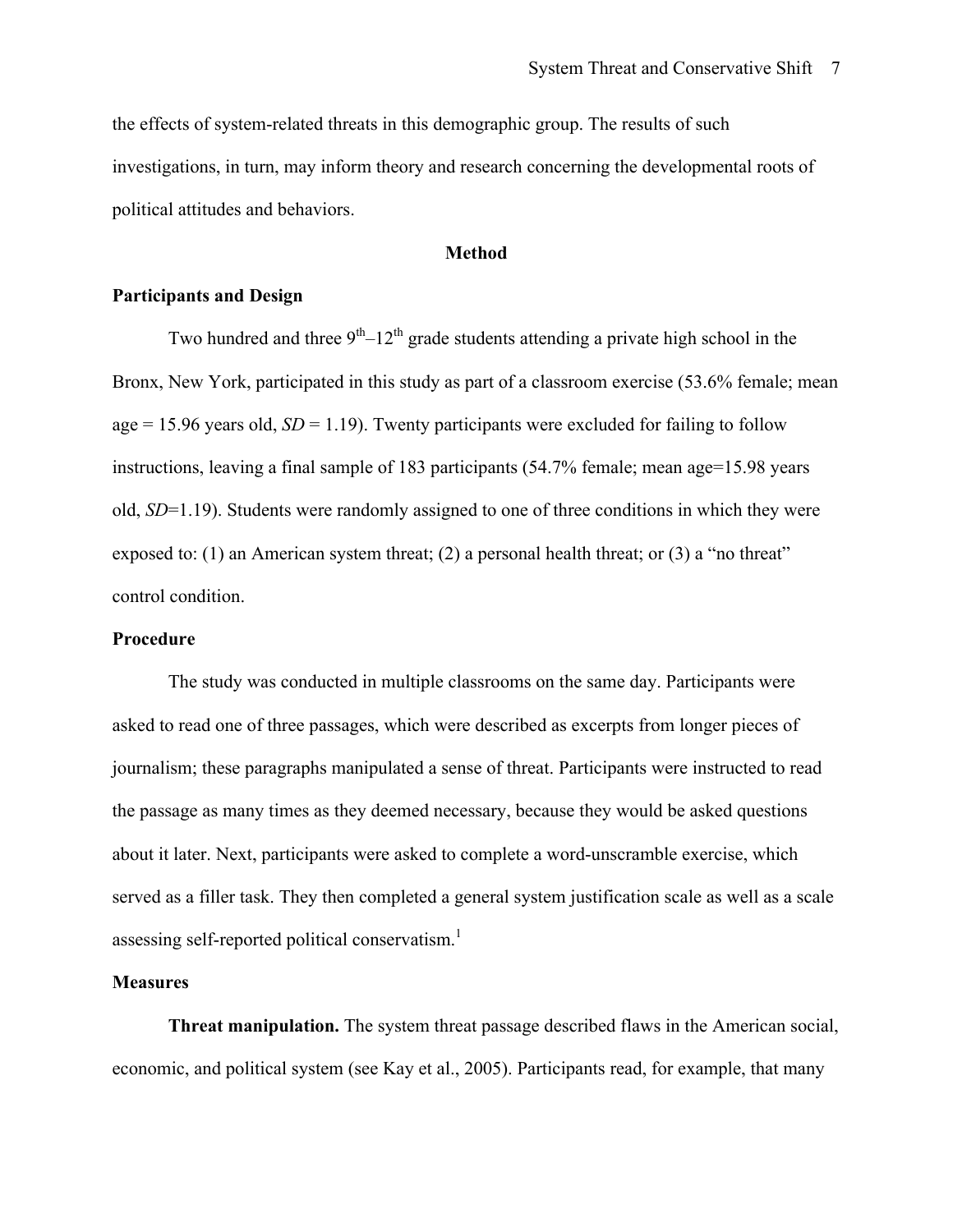citizens feel that the country has reached a low point and do not feel as safe and secure as they used to. The self-related threat passage described the deleterious effects of cell phone use on one's health. Participants read, for example, that researchers have shown a link between the use of cell phones and certain types of disease and that many people are disappointed that cell phone use is hazardous to long-term health. The no-threat passage, which served as our control condition, described house plant cultivation in a neutral way. Participants read, for example, that amateur botanists will spend many hours watering and pruning their plants and that gardening can become a very time consuming hobby for many people.

**Word-unscramble task.** Participants were presented with 15 strings of four letters each (e.g., "kobo") and asked to unscramble them. This served as a filler task to minimize any explicit connection participants might make between the threat manipulation and subsequent measures. Previous research has demonstrated that system threat manipulations may temporarily decrease satisfaction with the status quo when it is measured immediately after the threat (Kay et al, 2005). Some researchers advocate a post-threat delay (or distraction) because defensive, compensatory responses may arise only after a period of threat suppression (McGregor, Nail, Marigold, & Kang, 2005).

**System justification.** Participants completed Kay and Jost's (2003) 8-item system justification scale using a response scale ranging from 1 (*strongly disagree*) to 9 (*strongly agree*). Sample items include: "In general, you find society to be fair" and "American society needs to be radically restructured" (reverse-coded; Cronbach's alpha = .80).

**Political orientation.** Participants were asked to indicate their political orientation on a response scale ranging from 1 (*extremely liberal*) to 9 (*extremely conservative*). To take into account the possibility that the adolescent participants had not yet formed stable political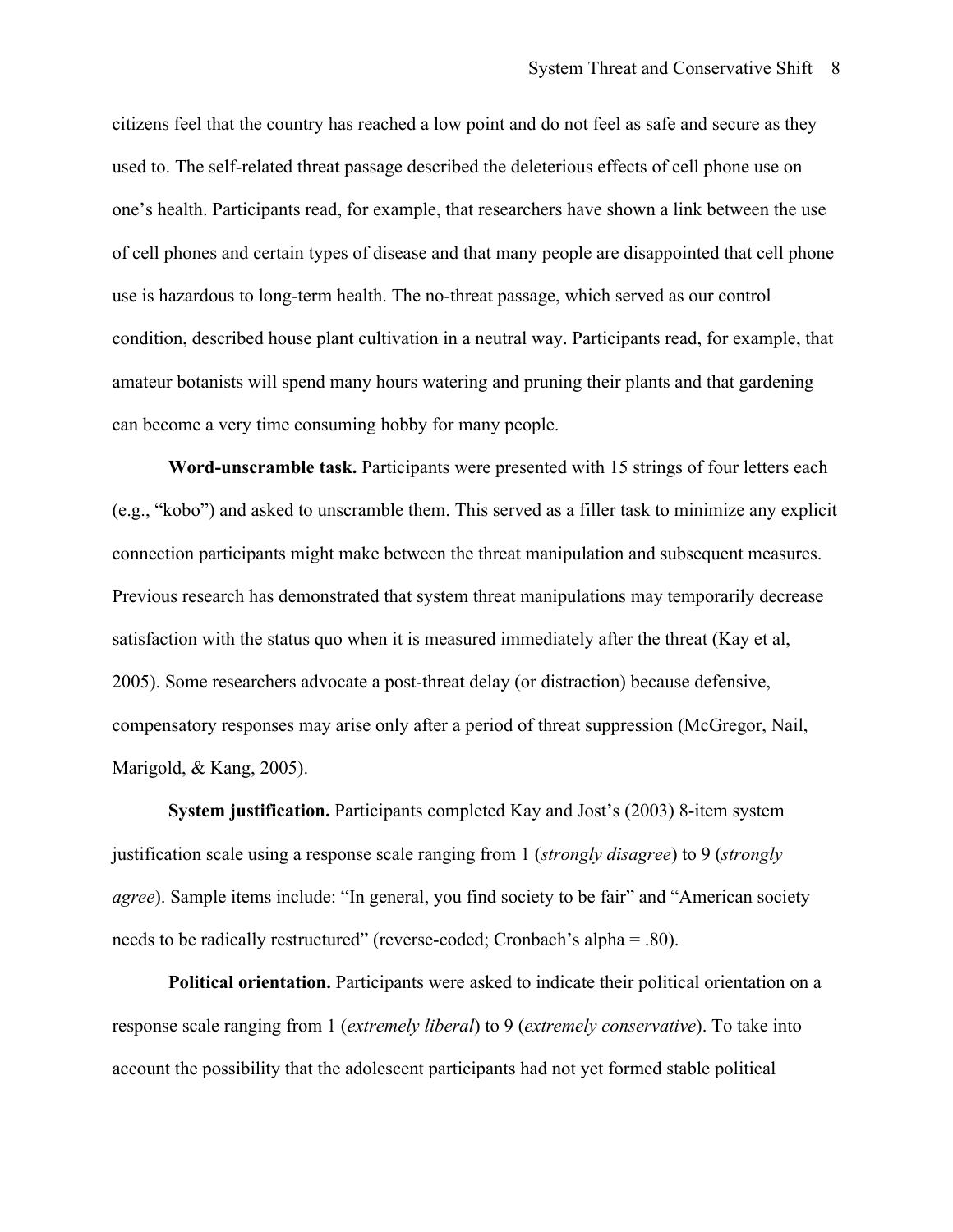identities, or had not given much thought to politics, they were also given additional response options, namely *never thought about it* (0) and *don't know* (10). Four participants indicated never having thought about their political orientation (2.2% of the total), eight participants reported not knowing their political orientation (4.4%), and 10 participants declined to provide any response  $(5.5\%)$ <sup>2</sup> These participants were excluded from any analyses involving political orientation (remaining *N*=161).

#### **Results**

Two dummy codes were created for the system- and self-related threat conditions, with the control condition identified as the reference group. Descriptive statistics are reported in Table 1. We conducted a series of multiple regression analyses to test our hypothesis that system- (but not necessarily self-) related threats would increase participants' self-reported conservatism, compared to the control condition, and that this effect would be mediated by system justification (see Table 2).<sup>3</sup> Results of a first analysis in which system justification was regressed onto the two dummy codes revealed that system threat exerted a positive and significant effect on system justification,  $b=50$ , *SE*=.24,  $\beta$ =.18,  $t(180)=2.10$ ,  $p=0.037$ , as hypothesized. By contrast, self-threat did not,  $b=23$ ,  $SE=25$ ,  $\beta=08$ ,  $t(180)=0.93$ ,  $p=.355$ . A second analysis in which political orientation was regressed onto the two types of threat revealed that participants assigned to the system threat condition identified themselves as significantly more conservative than did participants assigned to the control condition,  $b=52$ ,  $SE=.26$ ,  $\beta=.19$ ,  $t(158)=2.05$ ,  $p=.042$ . Participants assigned to the self-threat condition did not differ from the control condition, *b*=.36, *SE*=.27,  $\beta$ =.12,  $t(158)$ =1.34,  $p$ =.181. A third analysis in which participants' political orientation was regressed onto system justification revealed that participants who scored higher on system justification reported being more conservative,  $b = .57$ ,  $SE = .07$ ,  $\beta = .55$ ,  $t(159)=8.26$ ,  $p<.001$ .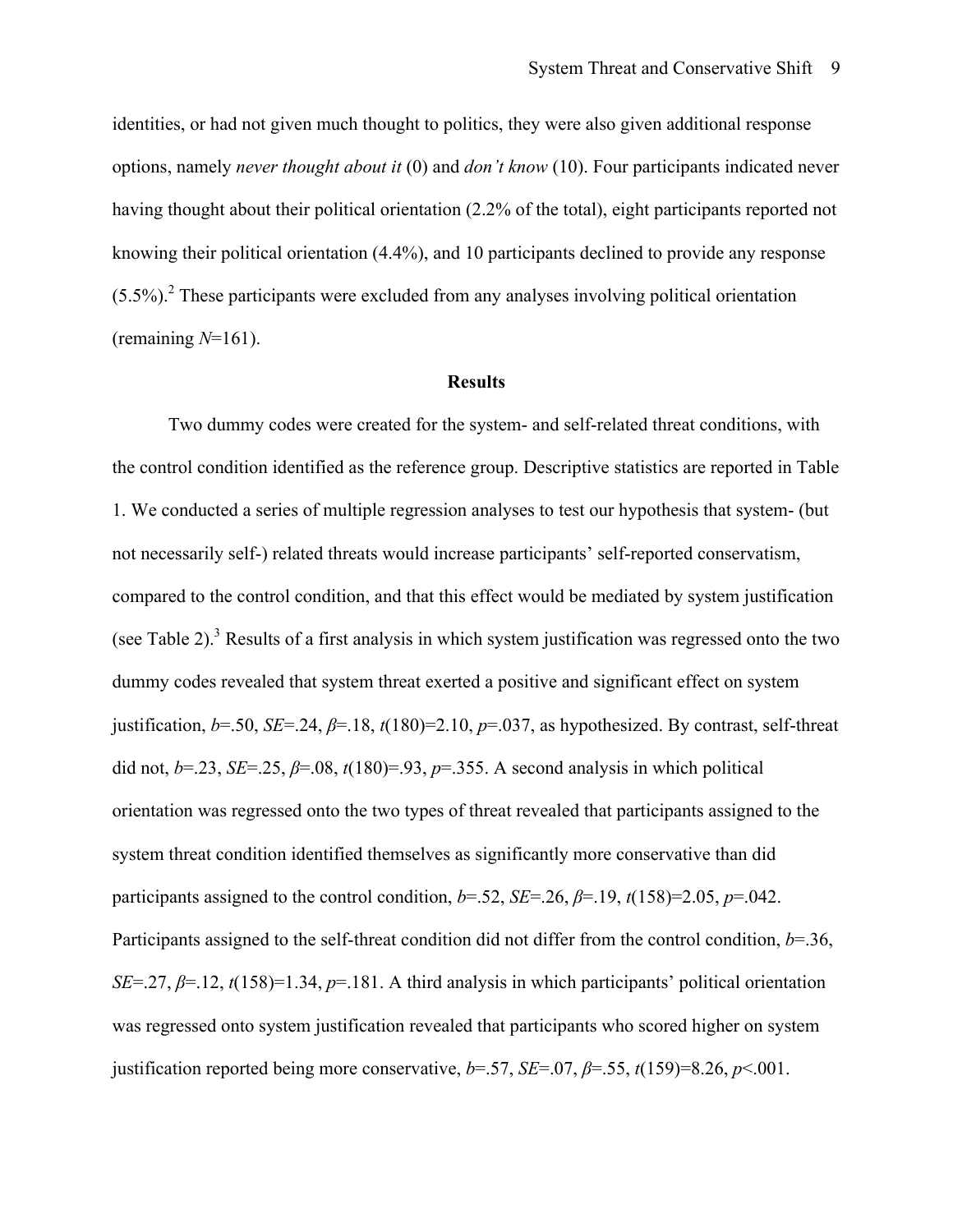When the threat dummy codes and system justification scores were simultaneously entered into a regression analysis predicting political orientation, the effect of system threat became non-significant,  $b=22$ ,  $SE=22$ ,  $\beta=.08$ ,  $t(157)=1.00$ ,  $p=.318$ , the effect of self-threat remained non-significant, *b*=.20, *SE*=.23, *β*=.07, *t*(157)=.89, *p*=.374, and the association between system justification and political orientation remained significant, *b*=.56, *SE*=.07, *β*=.54,  $t(157)=7.94$ ,  $p<0.001$ . To test the significance of the indirect path from system threat to political orientation through system justification, we used 1,000 bootstrapped resamples. Because the 95% bias-corrected confidence interval of {.059, .649} did not contain 0, the indirect effect was considered to be significant, consistent with the hypothesis that system justification mediates the effect of system threat on conservative shift. The indirect path from self-threat to political orientation was not significant, insofar as the interval of {-.101, .432} contained 0.

#### **Discussion**

The current research demonstrated that a threat to the system (but not the self) increased system justification as well as self-reported conservatism among adolescents, and that the effect of system threat on conservatism was mediated by system justification. Empirically, we distinguished this effect from the effect of self-related threat, which did not significantly affect system justification or political conservatism.<sup>4</sup>

These findings suggest that when the overarching social system is criticized or threatened, even adolescents may be drawn to conservative ideas and that this is attributable, at least in part, to a heightened desire to defend and bolster the status quo. As such, this research contributes to a fledgling (but growing) body of research on system justification processes in children and adolescents and provides a first examination of system threat effects in younger age groups. In demonstrating a mediational role for system justification, this study enriches the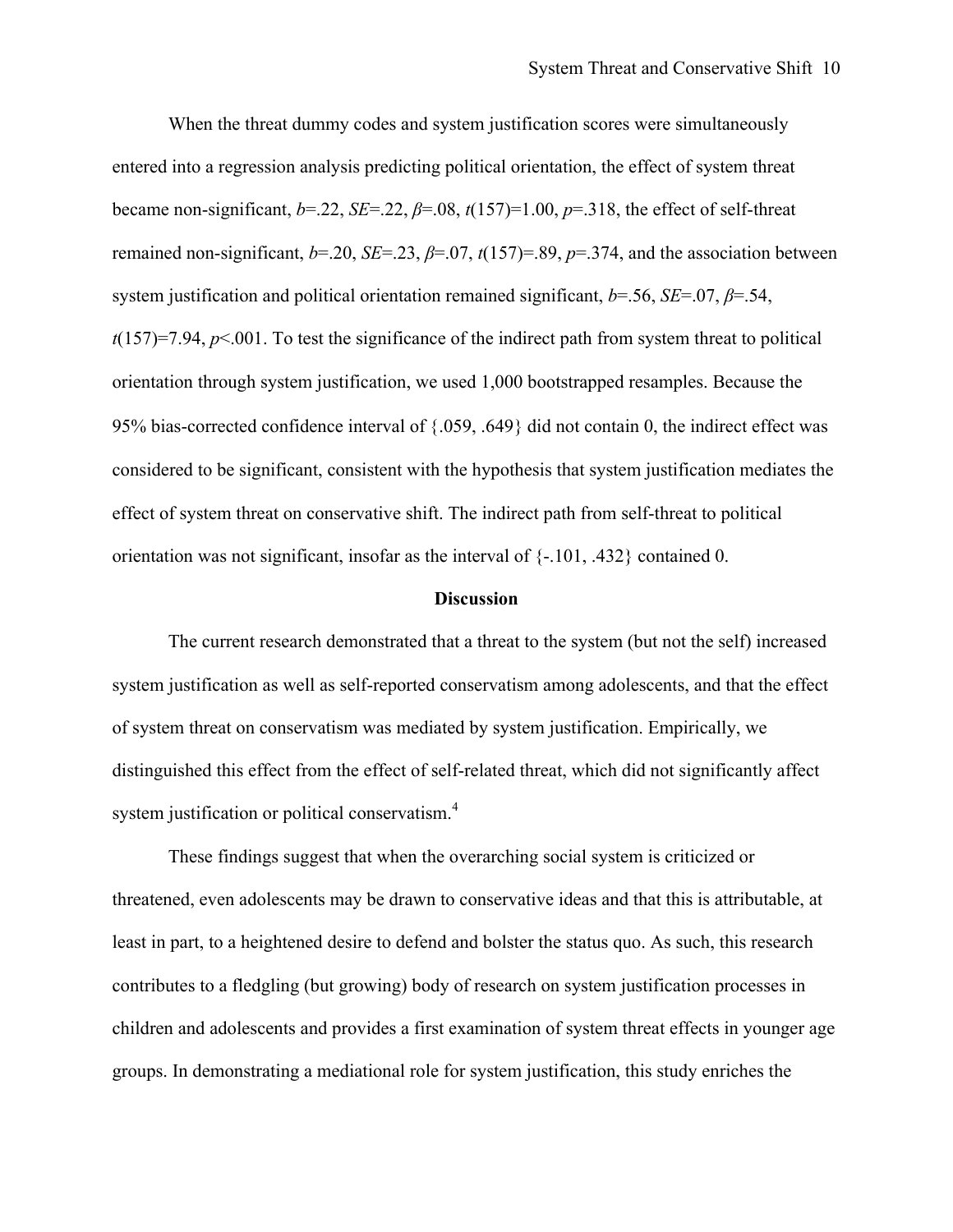scientific understanding of conservative shift in response to threats directed at the social system (Jost, Stern, et al., 2017). It suggests that such effects are neither superficial nor purely strategic but are motivated, in part, by system justification concerns. Given that increased conservatism was observed in the system threat—but not the self-threat—condition, it appears that conservative shift may reflect an attempt to restore legitimacy and stability to the social system rather than the self-concept.

# **Limitations**

There are several limitations of our study. Because this research was conducted in a private high school in New York City, we cannot be sure that the findings would generalize to adolescents in general (e.g., such as those attending public or parochial schools). This experiment is the first to demonstrate that conservative shift in response to system threat may be attributable to system justification motivation, but more research on children and adults is needed to assess the robustness and generalizability of this effect. Another limitation is that the design of this experiment did not allow us to demonstrate "conservative shift" directly, because we could not compare participants' political attitudes before and after exposure to the threat passages. We can, however, conclude that system threat increased system justification and political conservatism on average, insofar as the process of random assignment should have produced groups that were ideologically similar at baseline. The ideal research design would be one in which measures of political attitudes are taken days or perhaps weeks before (to minimize the problem of response anchoring) as well as after exposure to threat. This would be the only way to demonstrate ideological *change* in the same groups of individuals.

### **Implications for Civic Engagement and Political Participation in Youth**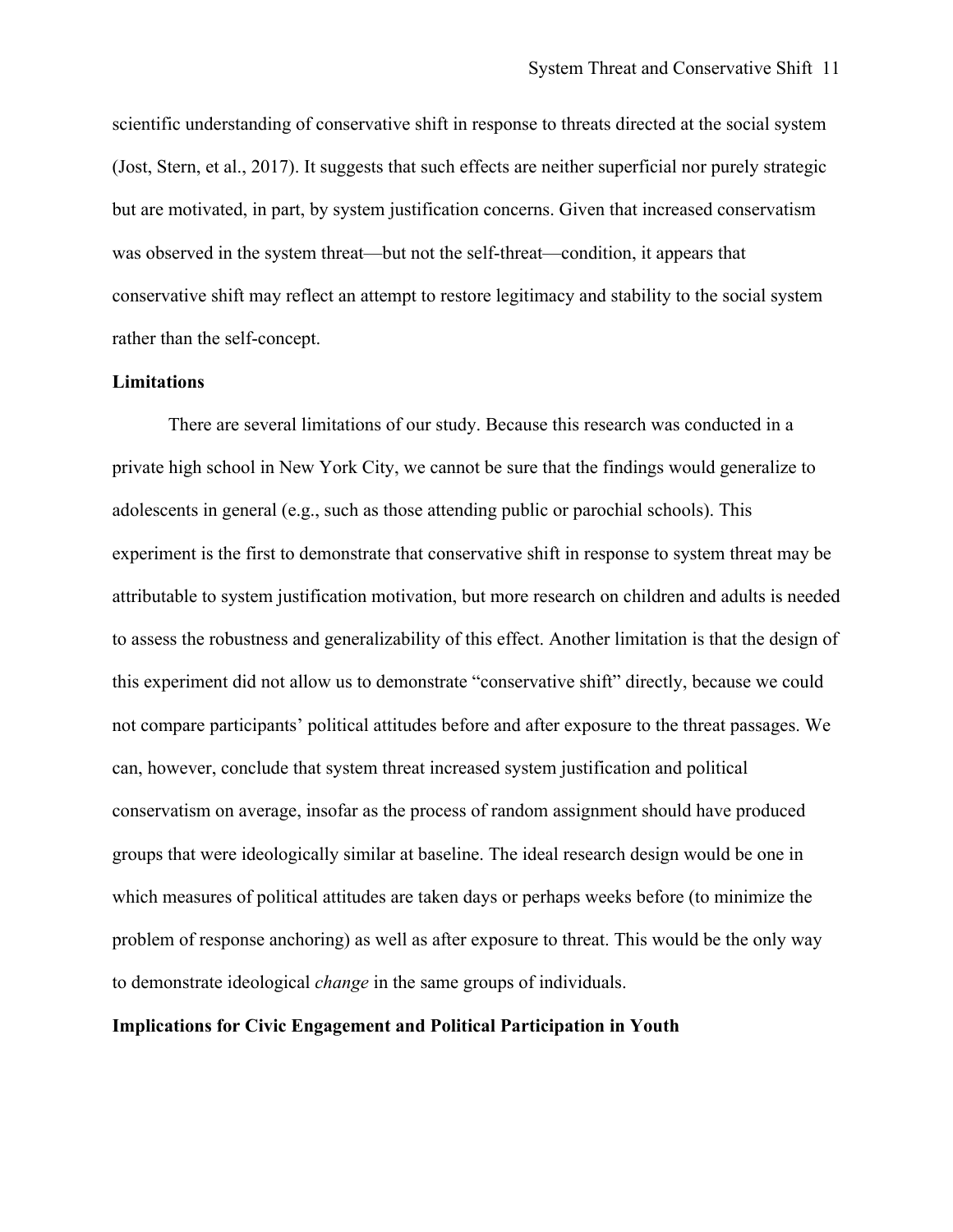Insofar as system justification exerts a dampening effect on collective action aimed at bringing about social change (e.g., Jost, Becker, Osborne, & Badaan, 2017), the current research may shed light on social psychological factors influencing youth political participation. Our findings suggest that threats to the social system (but not the self) may be expected to reduce such participation by increasing system justification motivation. This line of work may also be useful when it comes to theorizing about the developmental roots of political ideology and civic engagement, especially in circumstances (such as war, terrorist attacks, or economic crises) in which children are exposed to system-level threats. While a growing body of research documents the ubiquitous influence of political socialization processes (and the ways in which children's social and political attitudes are influenced by their parents, other family members, peers, teachers, and representatives of the media), our results indicate that such attitudes are affected by threats to the social system, too.

Finally, the results of our experiment lend credibility to the notion that conservative shift in response to system criticism or threat reflects a general motivational orientation (see also Liviatan  $\&$  Jost, 2014). In this sense, ideological defenses may stem from fairly fundamental aspects of human psychology, even when it comes to attitudes and behaviors of children and adolescents. Our species may therefore be regarded not only as a "political animal," as Aristotle famously suggested, but more specifically as an "ideological animal."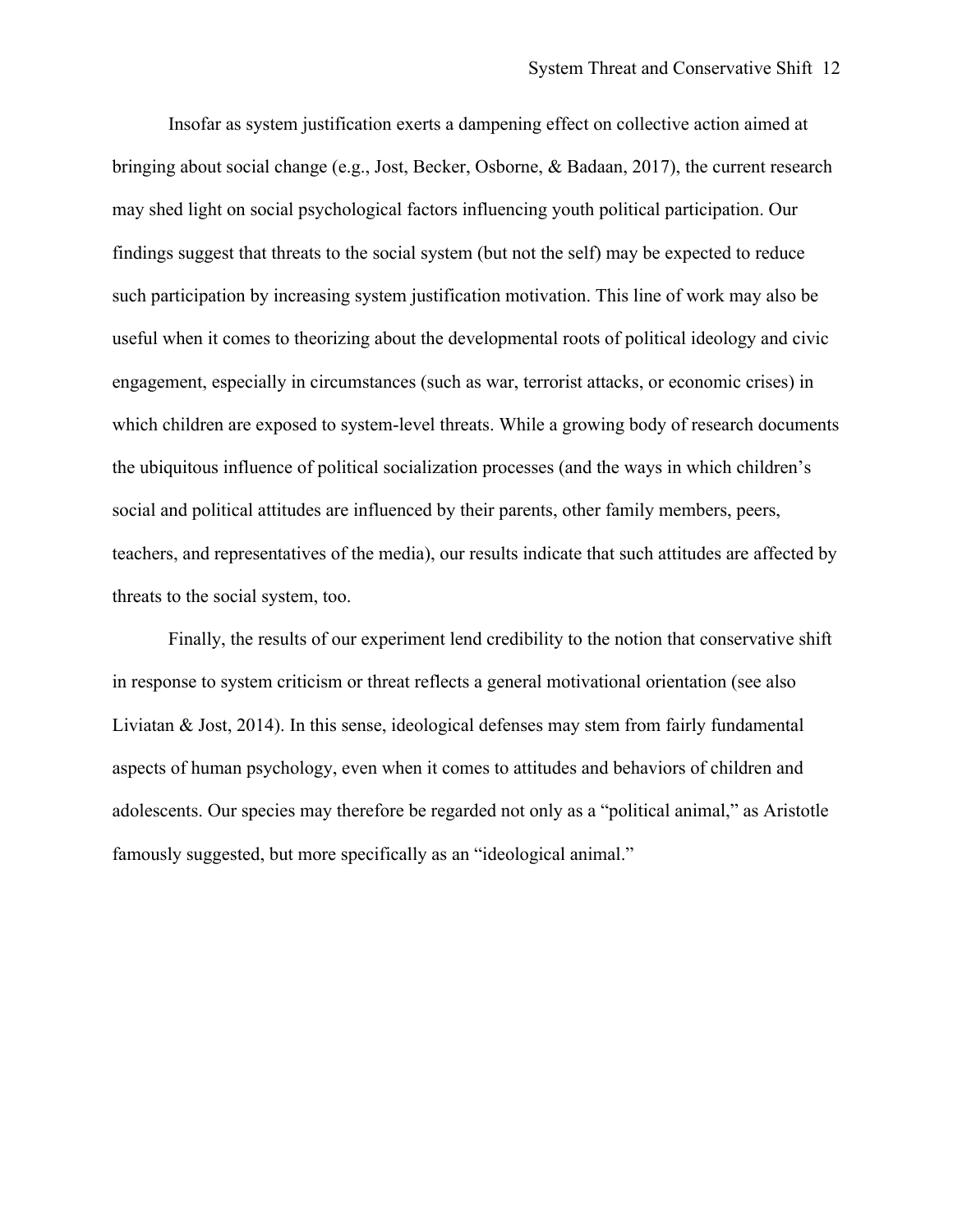#### **References**

- Baron, A., & Banaji, M. R. (2009). Evidence of system justification in young children. *Social and Personality Psychology Compass, 3,* 918-926. DOI: 10.1111/j.1751- 9004.2009.00214.x
- Bonanno, G. A., & Jost, J. T. (2006). Conservative shift among high-exposure survivors of the September 11th terrorist attacks. *Basic and Applied Social Psychology, 28,* 311-323. DOI: 10.1207/s15324834basp2804\_4
- Burke, B. L., Kosloff, S., & Landau, M. J. (2013). Death goes to the polls: A meta-analysis of mortality salience effects on political attitudes. *Political Psychology, 34,* 183-200*.* DOI: 10.1111/pops.12005
- Echebarria-Echabe, A., & Fernandez-Guede, E. (2006). Effects of terrorism on attitudes and ideological orientation. *European Journal of Social Psychology, 36,* 259-265. DOI: 10.1002/ejsp.294
- Henry, P. J., & Saul, A. (2006). The development of system justification in the developing world. *Social Justice Research, 19,* 365-378. DOI: 10.1007/s11211-006-0012-x
- Jost, J. T. (2017). Ideological asymmetries and the essence of political psychology. *Political Psychology, 38*, 167-208. DOI: 10.1111/pops.12407
- Jost, J. T., Banaji, M. R., & Nosek, B. A. **(**2004). A decade of system justification theory: Accumulated evidence of conscious and unconscious bolstering of the status quo. *Political Psychology, 25,* 881-920. DOI: 10.1111/j.1467-9221.2004.00402.x
- Jost, J. T., Becker, J., Osborne, D., & Badaan, V. (2017). Missing in (collective) action: Ideology, system justification, and the motivational antecedents of protest behavior.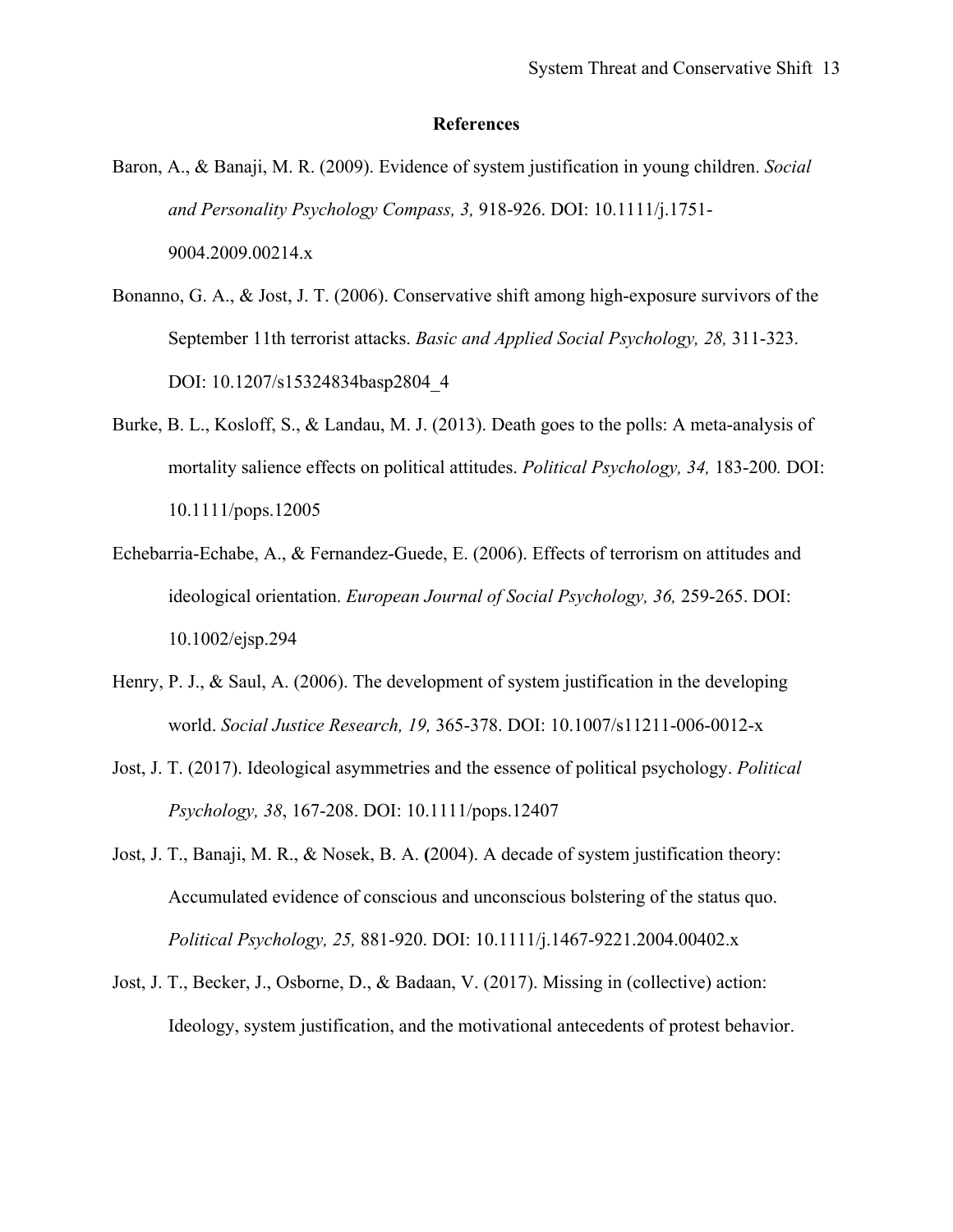*Current Directions in Psychological Science, 26,* 99-108. DOI:

10.1177/0963721417690633

- Jost, J. T., Glaser, J., Kruglanski, A. W., & Sulloway, F. (2003). Political conservatism as motivated social cognition. *Psychological Bulletin, 129,* 339-375. DOI: 10.1037/0033- 2909.129.3.339
- Jost, J. T., Nosek, B. A., & Gosling, S. D. (2008). Ideology: Its resurgence in social, personality, and political psychology. *Perspectives on Psychological Science, 3,* 126-136. DOI: 10.1111/j.1745-6916.2008.00070.x
- Jost, J. T., Stern, C., Rule, N. O., & Sterling, J. (2017). The politics of fear: Is there an ideological asymmetry in existential motivation? *Social Cognition, 35,* 324–353. DOI: 10.1521/soco.2017.35.4.324
- Jost, J. T., & Van der Toorn, J. (2012). System justification theory. In P. A. M. van Lange, A. W. Kruglanski, & E. T. Higgins (Eds.), *Handbook of theories of social psychology* (pp. 313- 343). London: Sage.
- Kay, A. C., & Jost, J. T. (2003). Complementary justice: Effects of "poor but happy" and "poor but honest" sterotype exemplars on system justification and implicit activation of the justice motive. *Journal of Personality and Social Psychology, 85,* 823-837. DOI: 10.1037/0022-3514.85.5.823
- Kay, A. C., Jost, J. T., & Young, S. (2005). Victim derogation and victim enhancement as alternate routes to system justification. *Psychological Science, 16,* 240-246. DOI: 10.1111/j.0956-7976.2005.00810.x
- Lambert, A. J., Scherer, L. D., Schott, J. P., Olsen, K. R., Andrews, R., O'Brien, T. & Zisser, A. R. (2010). Rally effects, threat, and attitude change: An integrative approach to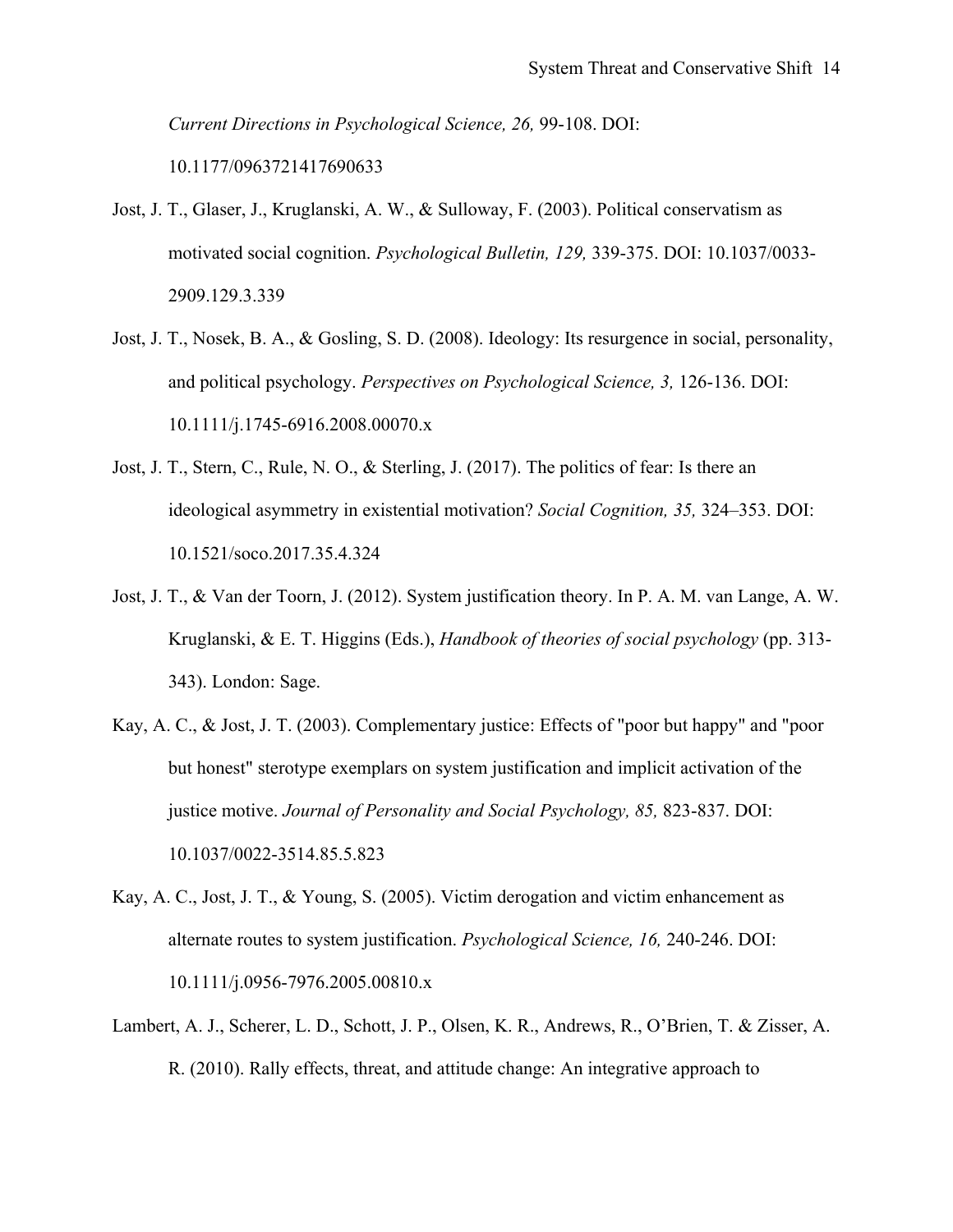understanding the role of emotion. *Journal of Personality and Social Psychology, 98,*  886-903. DOI: 10.1037/a0019086

- Landau, M. J., Solomon, S., Greenberg, J., Cohen, F., Pyszczynski, T., Arndt, J., Miller, C. H., Ogilvie, D. M., & Cook, A. (2004). Deliver us from evil: The effects of mortality salience and reminders of 9/11 on support for President George W. Bush. *Personality and Social Psychology Bulletin, 30,* 1136-1150. DOI: 10.1177/0146167204267988
- Liviatan, I., & Jost, J. T. (2014). A social-cognitive analysis of system justification goal striving. *Social Cognition, 32,* 95-129. DOI: 10.1521/soco.2014.32.2.95
- Markus, G. B. (1986). Stability and change in political attitudes: Observed, recalled, and "explained." *Political Behavior, 8,* 21-44. https://doi.org/10.1007/BF00987591
- McGregor, I., Nail, P. R., Marigold, D. C., & Kang, S-J. (2005). Defensive pride and consensus: Strength in imaginary numbers. *Journal of Personality and Social Psychology, 89,* 978- 996. DOI: 10.1037/0022-3514.89.6.978
- Nail, P. R., & McGregor, I. (2009). Conservative shift among liberals and conservatives following 9/11/01. *Social Justice Research, 22,* 231-240. DOI: 10.1007/s11211-009- 0098-z
- Nail, P. R., McGregor, I., Drinkwater, A., Steele, G., & Thompson, A. (2009). Threat causes liberals to think like conservatives. *Journal of Experimental Social Psychology, 45,* 901- 907. DOI: 10.1016/j.jesp.2009.04.013
- Pyszczynski, T., Greenberg, J., & Solomon, S. (1997). Why do we need what we need? A terror management perspective on the roots of human social motivation. *Psychological Inquiry, 8,* 1-20. 10.1207/s15327965pli0801\_1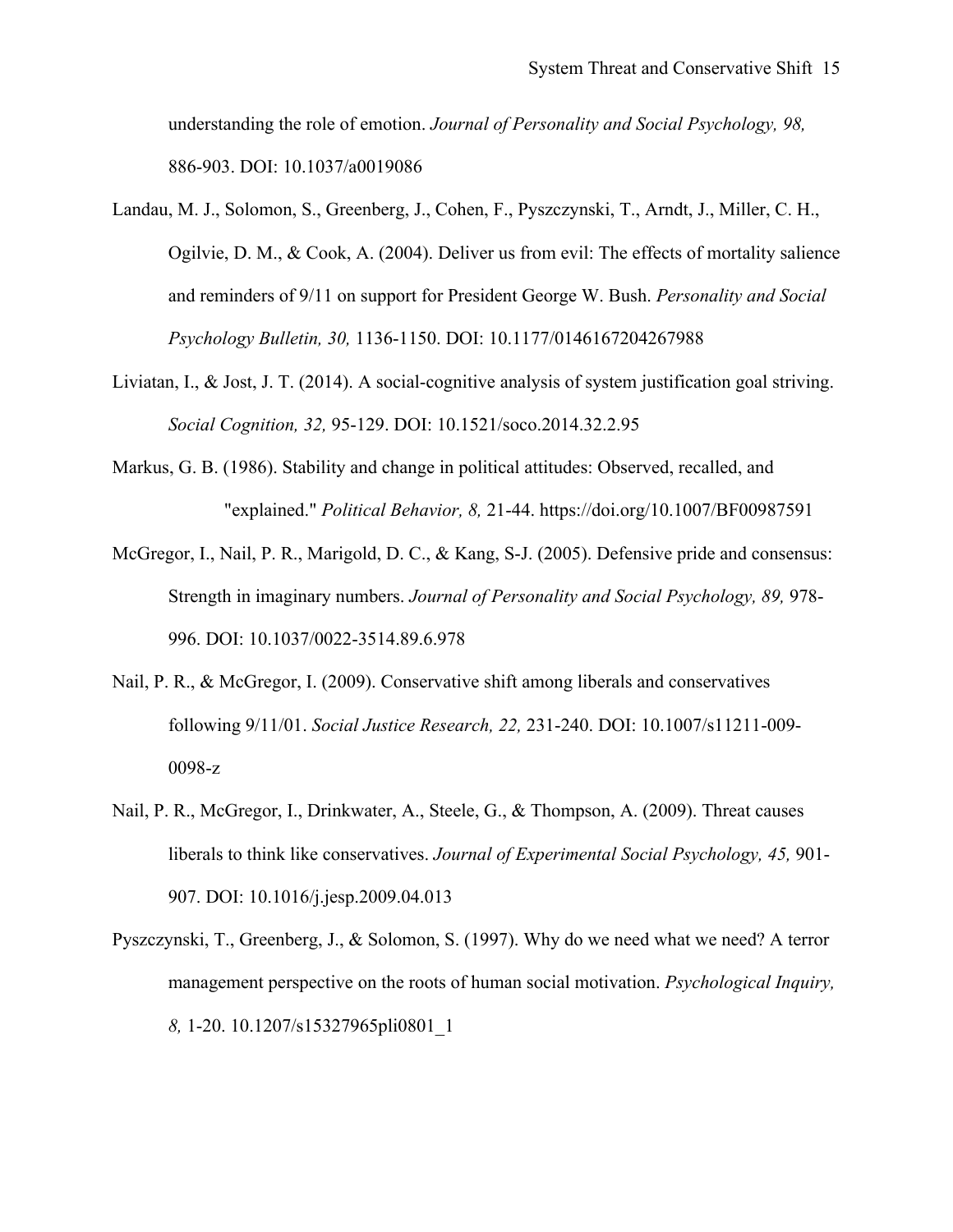Schüller, S. (2015). The 9/11 conservative shift. *Economics Letters, 135,* 80-84. DOI: 10.1016/j.econlet.2015.07.031

- Thórisdóttir, H., & Jost, J. T. (2011). Motivated closed-mindedness mediates the effect of threat on political conservatism. *Political Psychology, 32*, 785-811. DOI: 10.1111/j.1467- 9221.2011.00840.x
- Van der Toorn, J., Feinberg, M., Jost, J. T., Kay, A. C., Tyler, T. R., Willer, R., & Wilmuth, C. (2015). A sense of powerlessness fosters system justification: Implications for the legitimation of authority, hierarchy, and government. *Political Psychology, 36,* 93-110. DOI: 10.1111/pops.12183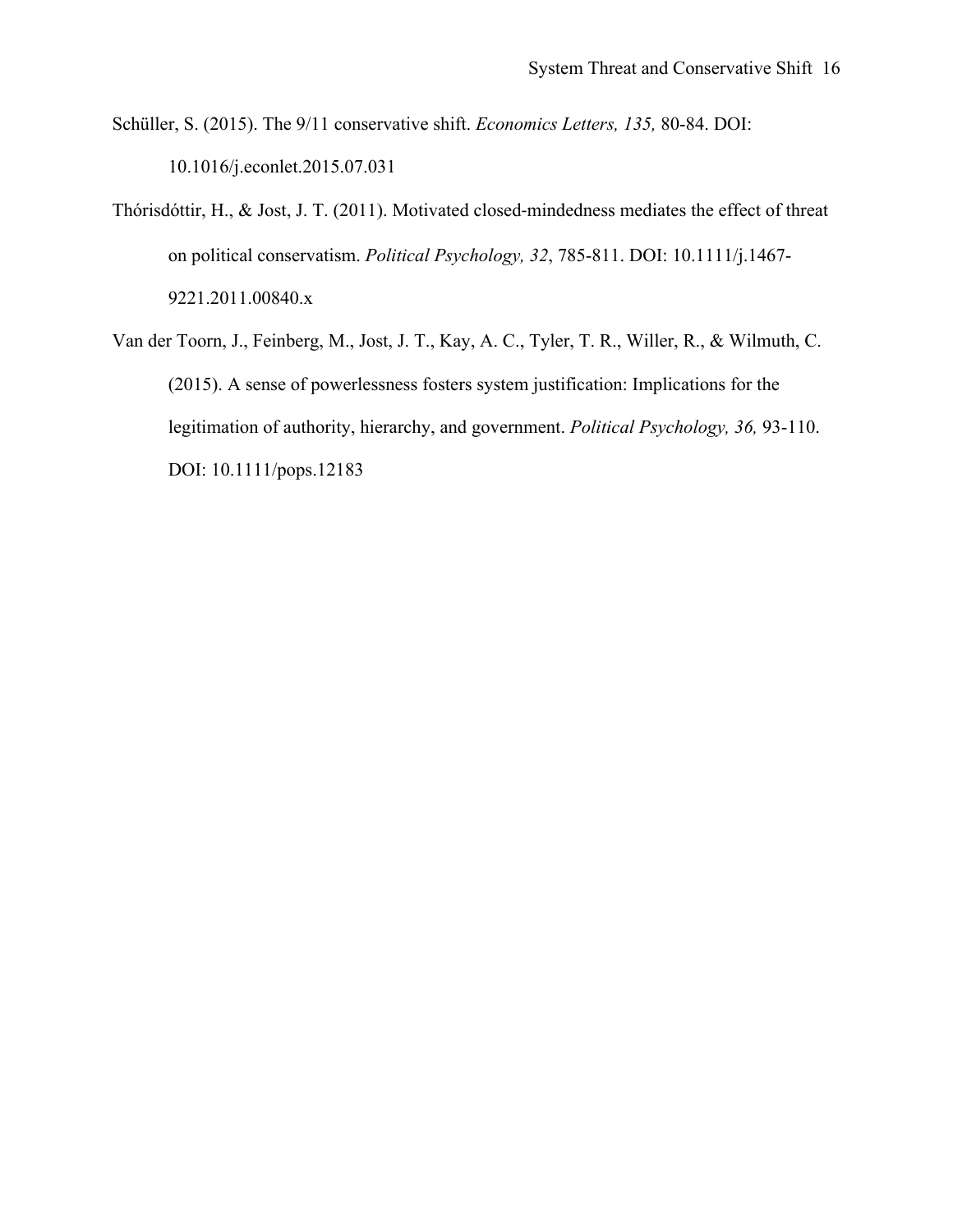| Twore 1. Besemplite statisties per containent |                         |       |       |                |       |         |  |  |  |
|-----------------------------------------------|-------------------------|-------|-------|----------------|-------|---------|--|--|--|
|                                               | <i>System</i><br>threat |       |       | Self<br>threat |       | Control |  |  |  |
|                                               |                         |       |       |                |       |         |  |  |  |
|                                               | M                       | SD    | M     | SD             | M     | SD      |  |  |  |
| System justification                          | 4.75                    | 1.40  | 4.48  | 1.29           | 4.25  | 1.26    |  |  |  |
| Political orientation                         | 3.48                    | 1.55  | 3.32  | 1 15           | 2.96  | 1.23    |  |  |  |
| Age                                           | 16 18                   | 1 1 7 | 15.88 | 1 2.4          | 15.86 | 1 16    |  |  |  |

# *Table 1.* Descriptive statistics per condition

*Table 2.* Regression analyses

| Variable                     | b    | SE b | β         |
|------------------------------|------|------|-----------|
| $DV = system$ justification  |      |      |           |
| System (vs. control) threat  | 0.50 | 0.24 | $.18*$    |
| Self (vs. control) threat    | 0.23 | 0.25 | .08       |
| $DV =$ political orientation |      |      |           |
| System (vs. control) threat  | 0.52 | 0.26 | $19*$     |
| Self (vs. control) threat    | 0.36 | 0.27 | .12       |
| $DV =$ political orientation |      |      |           |
| System justification         | 0.57 | 0.07 | $0.55***$ |
| $DV =$ political orientation |      |      |           |
| System (vs. control) threat  | 0.22 | 0.22 | 0.08      |
| Self (vs. control) threat    | 0.20 | 0.23 | 0.07      |
| System justification         | 0.56 | 0.07 | $0.54***$ |

*Note.* \*  $p < .05$ , \*\*\*  $p < .001$ .